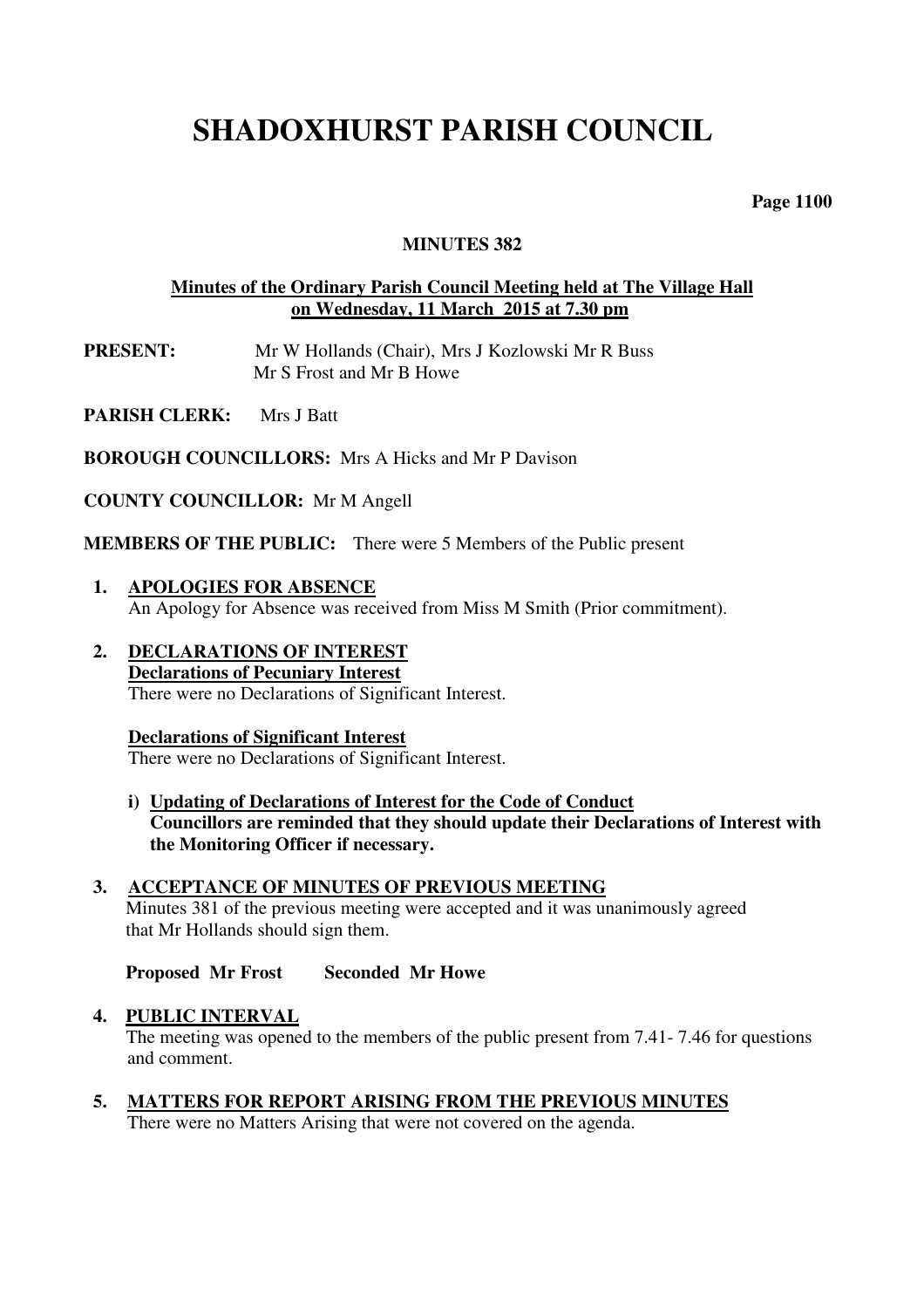# **6. CHAIRMAN'S REPORT**

The Chairman had nothing to report that was not covered on the agenda.

# **7. SHADOXHURST WEBSITE**

Nothing to report.

# **8. VILLAGE HALL, PAVILION, RECREATION FIELD AND VILLAGE GREEN General Issues relating to the Village Hall**

Future Scholars reported the fact that they do not always have hot water in the toilets. Mr Fenton went to look but it does not appear to be a plumbing issue. He suggested that we ask an electrician to take a look. The Clerk was asked to contact MBK Electrics.

The Cleaner reported that the fire doors were open on Sunday.

The Cleaner reported that the hoover is not working properly. Mr Howe will look at it and report back.

MBK Electrics emailed a quote to the Clerk for the following:- Clean intake filters on wall mounted heaters Replace tube heater and cage. Install RCDs on all circuits. Replace end caps on diffusers in kitchen.

Install credit meter for cooker and kitchen heaters.

Parts and labour  $£725 + VAT$ 

Resolution: Councillors unanimously agreed to accept the above quote.

Proposed Mr Hollands Seconded Mr Buss

# **Repairs needed to doors**

The repairs to the doors are completed.

# **Quotation for Repairs to Roof and Ceiling**

The builders finished the work to the ceiling and roof in one day. They checked the roof and replaced screws and/or plastic caps as required. The ceiling was also repaired but the Parish council were advised that they should consider replacing the entire ceiling with a new suspended ceiling within the next 2 or 3 years as it is not really cost effective to keep repairing patches as they fail.

# **Inspection of Village Hall following Hiring**

Mr Frost in March, Mr Hollands in April and Mrs Kozlowski in May.

# **Village Hall Oven**

We are waiting for the meter to be installed.

# **General Issues relating to the Pavilion**

Nothing to report.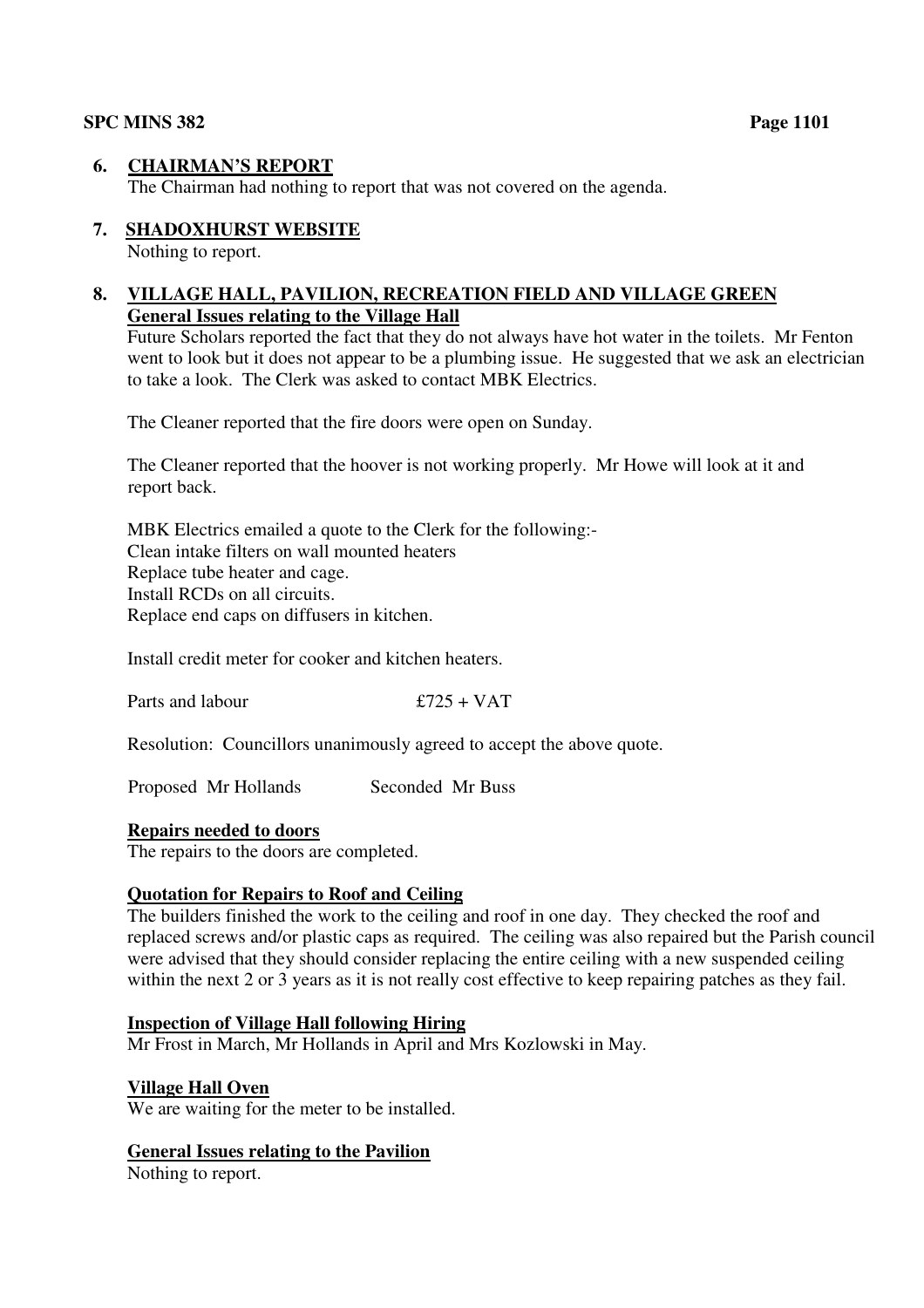#### **Quotation for repairs to Ceiling**

**Resolution: The Clerk was asked to contact the builder and ask them to proceed with the work required to the ceiling, but to inform us if it is going to cost more than the quoted price of £1990.00.** 

#### **Field/Car Park/Play Area/Village Sign**

 The scouts have dug out an area of the car park and put the soil on the field. They are going to use it to level the area when the weather improves.

#### **Application to extend Village Green Status to the newly registered piece of land**  Nothing to report.

#### **Tender for Village Hall Cleaning**

One tender has been received from Mr and Mrs Harris for 3 hours per week at £10 per hour.

# **Resolution: Councillors agreed to accept Mr and Mrs Harris' tender.**

#### **9. CORRESPONDENCE, FINANCE AND OTHER COUNCIL BUSINESS**

KCC Regulation Committee Member Panel 03.03.15 AwCRK Oast to Coast Weeds to Trees EDF Wicksteed Rural Housing Alliance – Affordable Rural Housing: A practical guide for parish councils Southern Water Clerk and Councils Direct Open Spaces

# **EMAIL CORRESPONDENCE – Forwarded to all councillors with email**

No emails were brought to the attention of those present.

#### **Long term Deposit account**

| <b>Opening Balance</b> | 485.00 | Balance per Current Account | .00 <sub>1</sub> |
|------------------------|--------|-----------------------------|------------------|
| Less Payment           | 50.00  |                             |                  |
|                        | 435.00 |                             |                  |

# **Bank Reconciliation – Treasurers Account**

| <b>Opening Balance</b>      |          | 21157.22   Balance per Treasurers Account | 24851.18 |
|-----------------------------|----------|-------------------------------------------|----------|
| <b>Add Receipts</b>         | 25893.91 | <b>Less uncleared cheques</b>             | 1825.99  |
|                             | 47051.13 |                                           | 23025.19 |
| Less Payments               | 24025.94 | Plus outstanding receipts                 | 0.00     |
|                             | 23025.19 |                                           | 23025.19 |
| <b>Less Earmarked Funds</b> | 3685.86  | <b>Less Earmarked Funds</b>               | 3685.86  |
| <b>AVAILABLE FUNDS</b>      |          | 19339.33   AVAILABLE FUNDS                | 19339.33 |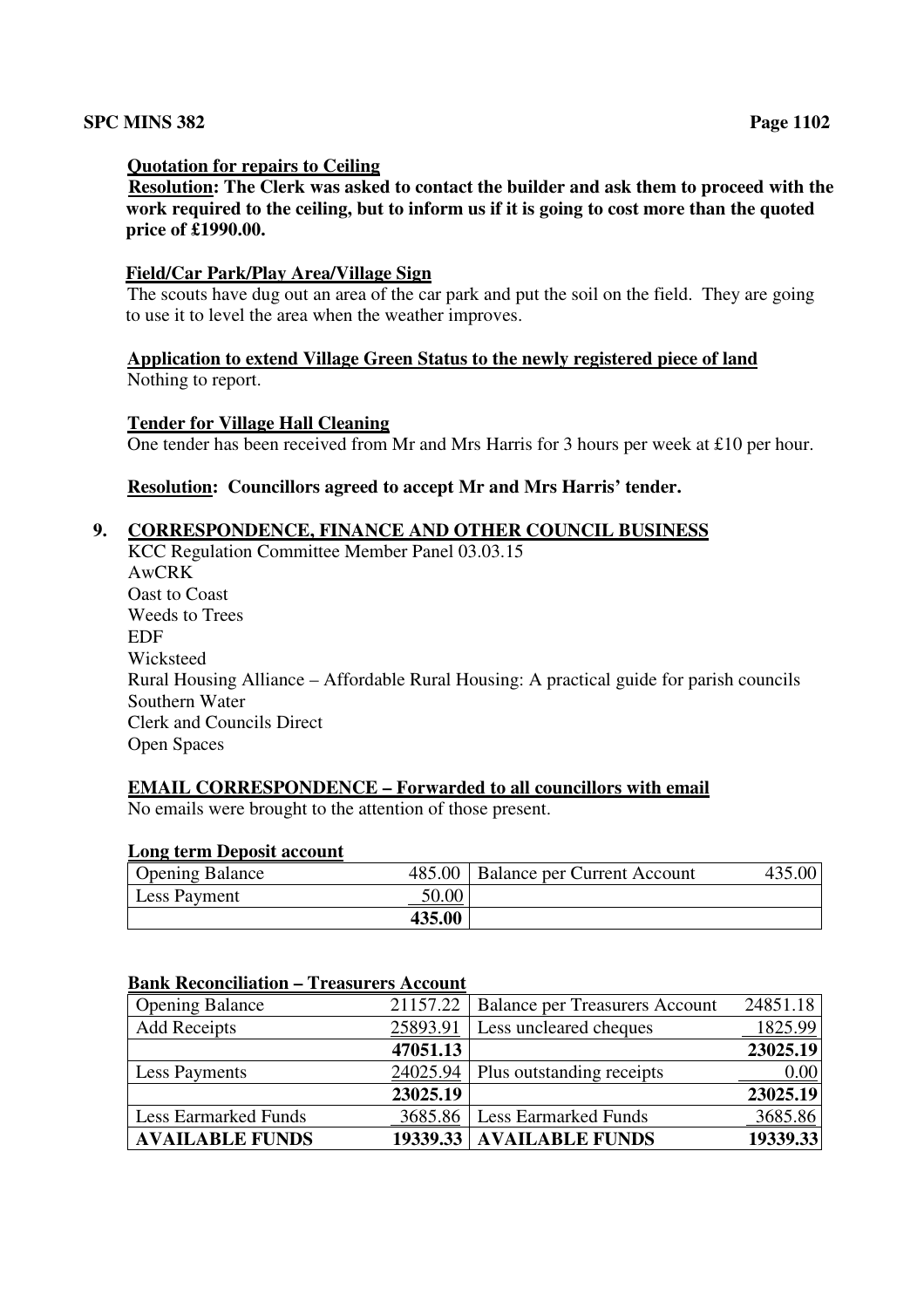#### **Accounts to be paid**

| <b>PAYEE</b>         | <b>DETAILS</b>                     | <b>CHQ</b>     | <b>NET</b> | <b>VAT</b> | <b>GROSS</b> |
|----------------------|------------------------------------|----------------|------------|------------|--------------|
|                      |                                    | N <sub>O</sub> |            |            |              |
| Mrs J Batt           | Salary                             |                | 425.58     |            |              |
|                      | Expenses                           | 738            | 27.82      |            | 453.40       |
| The Post Officer     | Income Tax                         | 739            | 78.80      |            | 78.80        |
| Mr D Harris          | <b>Litter Picking</b>              |                | 50.00      |            |              |
|                      | Village Hall Cleaning              | 740            | 150.00     |            | 200.00       |
| <b>Clive Stanley</b> | <b>Webmaster Services</b>          | 741            | 78.00      |            | 78.00        |
| South East Water     | Water for Hall                     | 742            | 78.66      |            |              |
|                      | <b>Water for Pavilion</b>          |                | 11.73      |            | 90.39        |
| Southern Water       | Wastewater for Hall                | 743            | 27.40      |            | 127.40       |
| Cancelled Cheque     |                                    | 744            |            |            |              |
| D R Thompson         | Hedgecutting                       | 745            | 60.00      | 12.00      | 72.00        |
| <b>AwCRK</b>         | Subscription                       | 746            | 65.00      |            | 65.00        |
| Solid Style          | Repairs to doors                   | 747            | 25.00      |            | 25.00        |
| <b>MBK</b> Electrics | <b>Electrical work to Pavilion</b> | 748            | 1085.00    |            | 1302.00      |

**Councillors unanimously agreed to pay the above accounts and agreed with the amended Direct Debit Payments taken on 17 of each month.** 

 **EDF - £140.00 – Village Hall EDF - £17.00 – Pavilion** 

 **Proposed Mr Frost Seconded Mrs Kozlowski** 

#### **Earmarked Funds**

|                                   | <b>Balance 14.05.14</b> |
|-----------------------------------|-------------------------|
| <b>Recreation Facilities</b>      | 2000.00                 |
| Bulb and Tree Planting + Planters | 150.00                  |
| <b>Recycling Credits</b>          | 1535.86                 |
| <b>TOTAL</b>                      | 3685.86                 |

#### **Insurance**

Nothing to report.

### **Newsletter**

Nothing to report.

#### **Risk Assessment**

Mr Buss will complete in time for the next meeting.

#### **Crime and Disorder**

Received from PCSO Gary Car:

Since the last parish council meeting there has been one incident where a garage door was forced and items removed at a residence on Magpie Hall road. There have been no reported of anti-social-behavior in the village. There have been several incidents of abandoned vehicles found on agricultural land in the ward, and details have been passed to local authorities.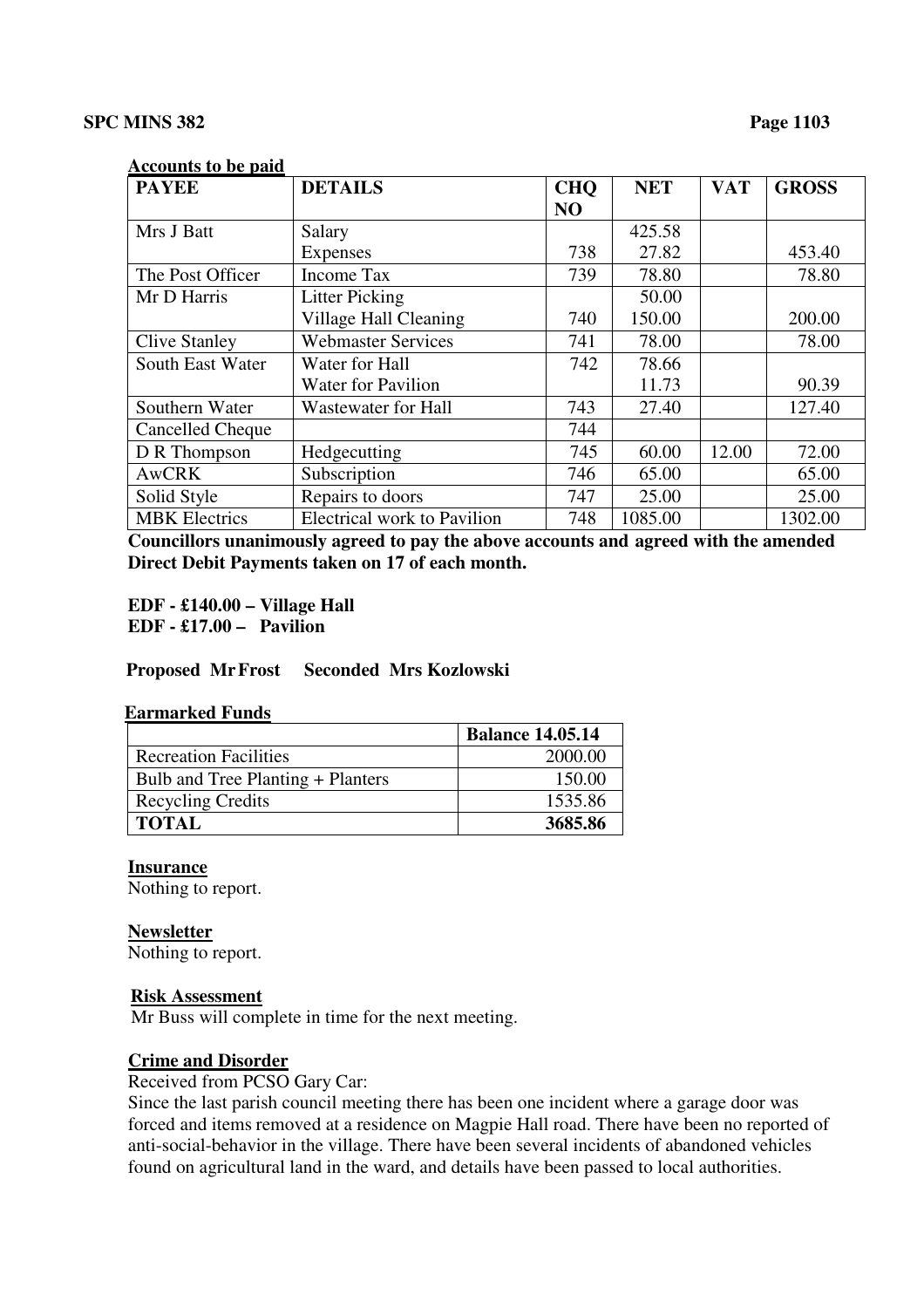There have been several thefts of fuel oil in the rural community and I would encourage all owners of tanks to fit alarms to help prevent thefts.

#### **Broadband**

Nothing to report.

#### **Parish Council Caretaker Scheme**

Mrs Kozlowski will invite the Chairman of High Halden to the next meeting.

#### **Updating of Financial Regulations**

Deferred until the next meeting.

#### **Back up for Computerised Records**

It was agreed that the Clerk should purchase 3 memory sticks.

# **10. PLANNING**

Please see attached list.

Notification of Receipt of amended plans and further information relating to the Environmental Statement in respect of an Application for Outline Planning Permission at Land at Chilmington Green, Ashford, Council ref 12/00400/AS

# **11. OUTSIDE REPORTS**

# **Tree Warden**

Nothing to report.

#### **Borough Councillors Report**

 Councillor Hicks told councillors that she had attended the birthday party of a lady in Cotton Hill House who was 105.

Rectory Bungalows have had new roofs.

 The Chilmington Green access has been moved 10 metres further north to avoid car headlights shining into buildings on the other side of the road.

Close scrutiny is required regarding the planning application at Little Criol Wood.

 With regard to Universal Credit, if anyone is known to have problems, Mrs Hicks advised the council to contact officers at International House.

Parish Councillors were asked to agree to the sales and marketing process. This will be included on the next agenda.

Councillor Davison reported that the trees at Little Criol Wood have a blanket TPO on them.

 Mr Frost emailed councillors during the month about problems at the garage site. Mr Davison said that if they continue the Borough Council should be informed.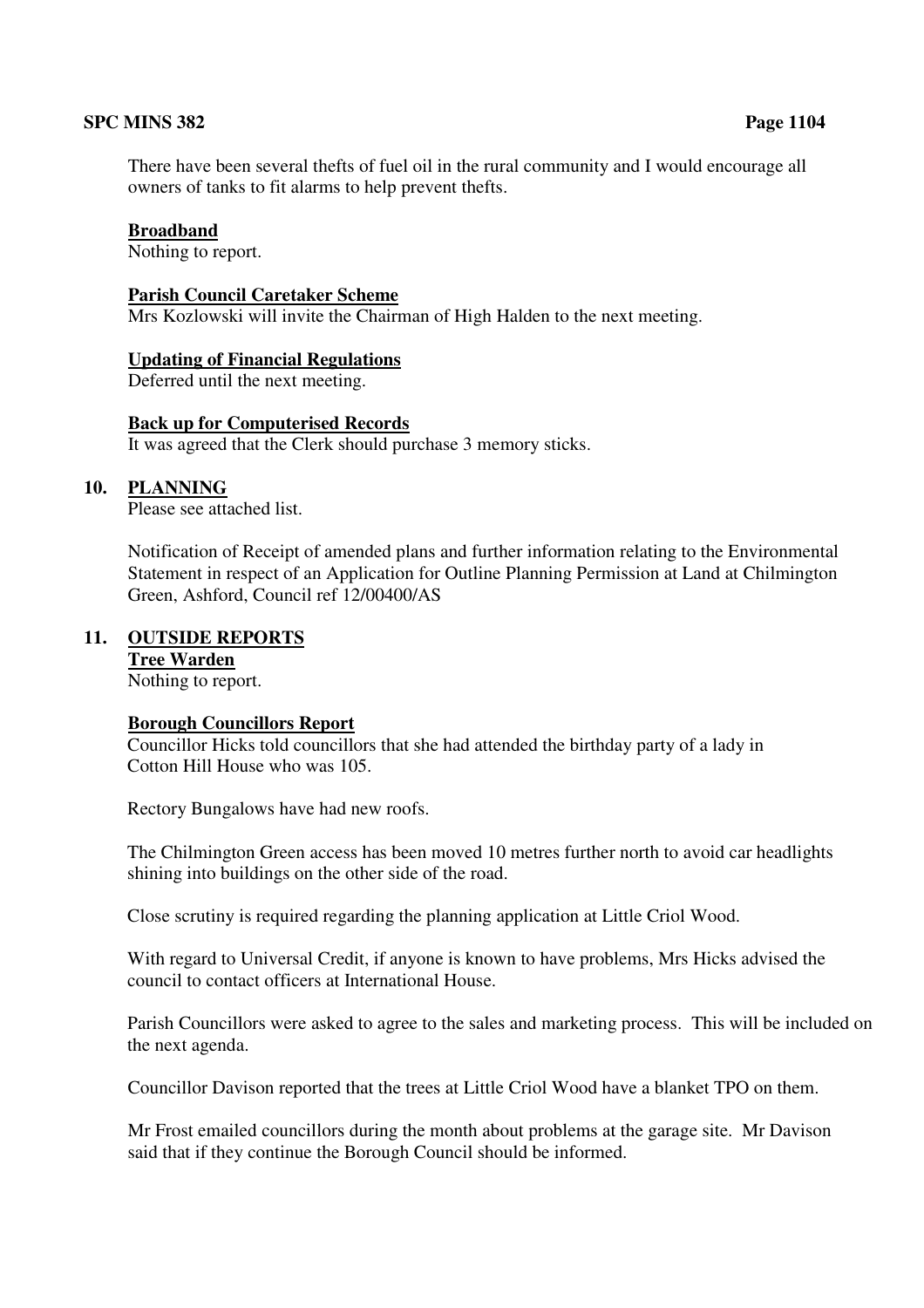The edges along Church Lane are to be rebuilt.

# **County Councillors Report**

 Councillor Angell reported that KCC are awaiting reports from Kent Highways regarding the development at Glebe Farm, so it will not be determined in April.

 Kent Highways has prevented water running into all the driveways except one along Church Lane and that is being investigated. Councillors are concerned that the mud will be pushed back into the ditch, causing a recurrence of the problem.

# **Footpaths and Bridleways**

Nothing to report.

# **12. VILLAGE RESPONSIBILITIES**

**Matters Arising from the Round Robin** 

On agenda in error.

# **Items to be reported to the KHS/PROW**

The clerk was not asked to report anything to KHS or the PROW.

# **Update on Chilmington Green**

On agenda in error.

# **Tender for Litter Picking**

One tender has been received from Mr and Mrs Harris for £50 for 8 hours work.

# **Resolution: Councillors unanimously agreed to accept Mr and Mrs Harris' tender.**

# **Traffic Calming**

 Mr Frost asked whether it would be possible to gather evidence on the speed of traffic through the village. Mr Angell will speak to the Community Safety Partnership regarding this.

# **Naming of New Development on Woodchurch Road**

We have received notification that it is proposed to name the new development on the site of Shadoxhurst Garage, Woodchurch Road Oak View. Councillors did not support this name and agreed that they would like the development to be called Bingham Close in memory of Mr Tom Bingham.

# **13. FORUM FOR EXCHANGE OF INFORMATION BETWEEN COUNCILLORS The next meeting will be held on 8 April 2015.**

There being no other business the meeting closed at 9.05 pm.

Signed…………………………………………………… Dated …………………………………

Mr W Hollands, Chairman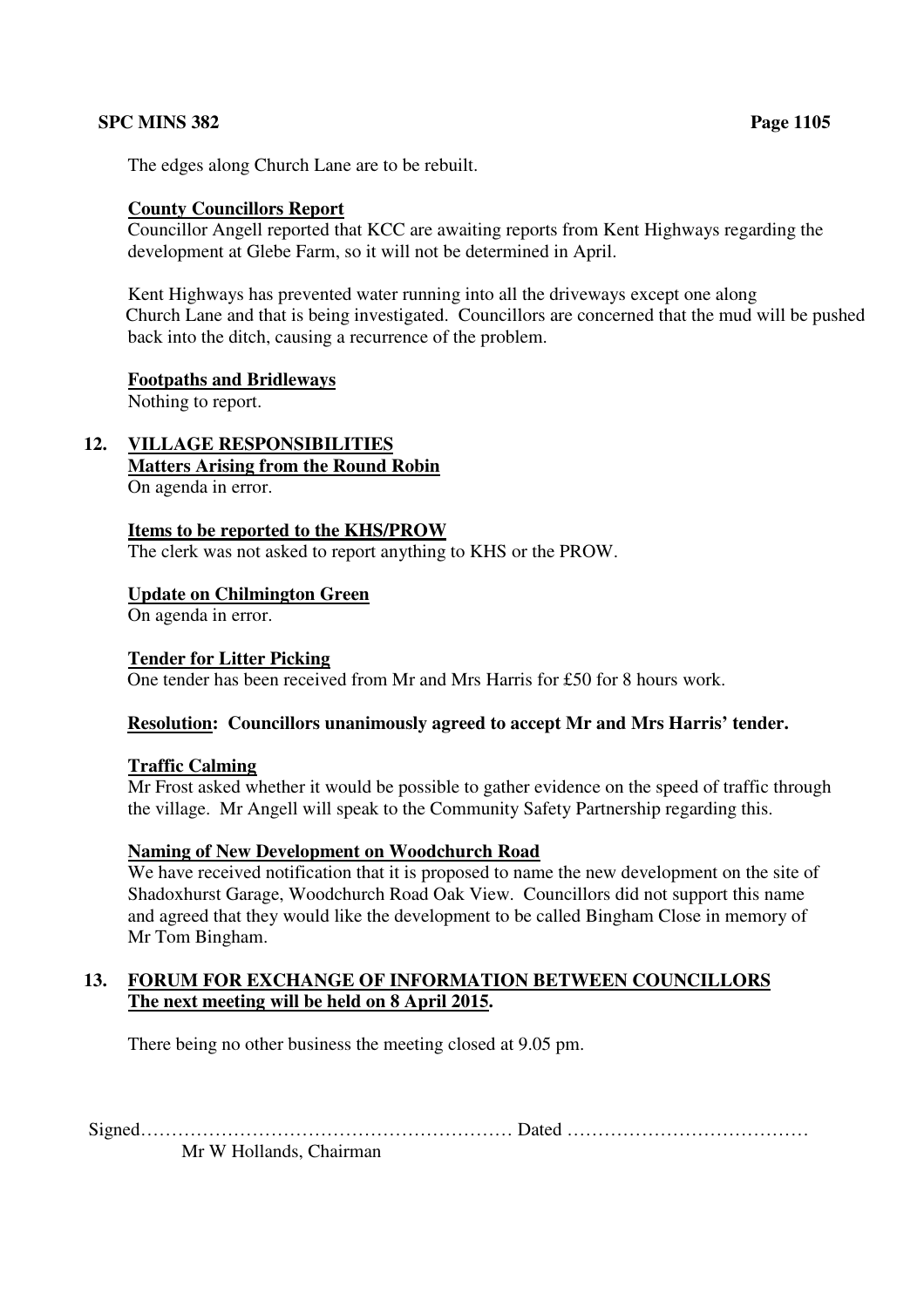# **SHADOXHURST PARISH COUNCIL**

# **RECORD OF PLANNING APPLICATIONS**

# **2015**

# **MARCH 2015**

- 15/00218/AS Woodside Spa, Corina, Hornash Lane, Shadoxhurst, Kent TN26 1HU Extension for use as part farm office and part spa facility (retrospective) Parish Council: Support
- 15/00167/AS Clarkswood, Hornash Lane, Shadoxhurst, Ashford, Kent, TN26 1HT Two storey rear extension, single storey side extension Deferred to next meeting.

# F**urther details have been submitted in respect of the following, but not received in time to advertise on the agenda. Councillors agreed to discuss and comment as follows:-**

KCC/AS/0063/2014 Glebe Farm, Duck Lane, Shadoxhurst, Ashford, Kent TN26 1LT

 Storage and processing of scrap metal including End of Life Vehicles (ELVs), Construction of concrete slab base and drainage interceptor, processing building, storage building (non-ferous metals and batteries), weighbridge, portable cabin office and welfare facility and use of mobile crane and crusher **Parish Council: STRONGLY OBJECT on the grounds that the owners are exploiting the current certificate of lawful use, which was intended for a small business run by a local family.** 

#### **HIGHWAYS**

The access roads are far too narrow to cope with the amount and size of traffic that will be generated by this development.

 There is a shortage of passing places along the surrounding lanes for such large vehicles.

The soft verges make the local roads totally unsuitable for HGVs and the amount of other traffic which will be generated.

 The surface on the surrounding roads is totally unsuitable for HGVs and the excessive increase in vehicle numbers that this development will cause.

#### **BYWAYS**

The access onto the site is from a byway rather the highway. The increase in the number of vehicles accessing the site will pose a danger to all users of the byway – including pedestrians, dogs and horses